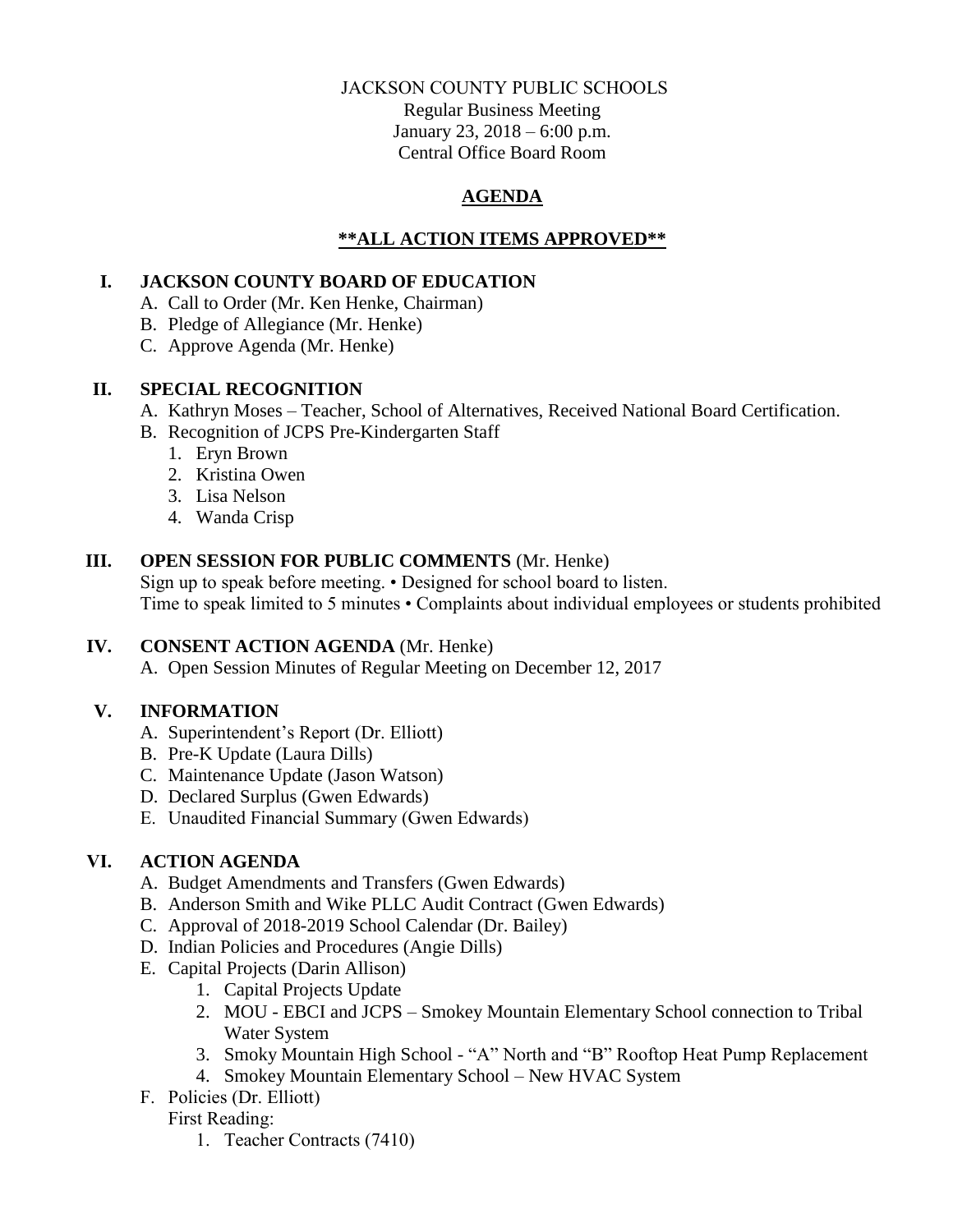- G. Field Trips: (Dr. Elliott)
	- 1. Camp Greenville Fairview Elementary School, Grade 7, Cleveland, SC, April 25 to 27, 2018, TT 4342.
	- 2. Carowinds Park CVES, FES, SCES, SMES, Grades 7-8, Charlotte, NC, May 12, 2018, TT 4314.
	- 3. Charlotte Motor Speedway Cullowhee Valley Elementary School, Grade 5, Concord, NC, Feb. 23, 2018, TT 4321.
	- 4. Ripley's Aquarium Fairview Elementary School, Grade 4, Pigeon Forge, TN, April 5-6, 2018, TT 4308.
- **VII. CLOSED SESSION – Pursuant to G.S. 143.318.11 for the following purposes: under subsection; (a) (1) to prevent the disclosure of privileged or confidential personnel information pursuant to G.S. 115C-319-321 and (a) (3) to discuss matters protected by the attorney-client privilege.**

#### **VIII. PERSONNEL ACTION AGENDA**

#### **Employee Recommendations:**

- 1. Ashe, Joshua Brandon Custodian and Bus Driver, Fairview Elementary School
- 2. Brown, Alicia Teacher, Fairview Elementary School
- 3. Brown, Eryn Teacher, Cullowhee Valley Elementary School
- 4. Buchanan, Emily Testing and Accountability Specialist, Central Office
- 5. Cherry, Gina Teacher, Smokey Mountain Elementary School
- 6. Golden, Dr. Alan Interim Teacher, Fairview Elementary School
- 7. Helton, Matthew Custodian and Bus Driver, Smokey Mountain Elementary School
- 8. Hicks, Ashley School Nutrition Assistant, Fairview Elementary School
- 9. Holt, Kristin AIG Specialist, Smoky Mountain High School, Blue Ridge School, Blue Ridge Early College
- 10. Holt, Krystle Teacher, Smoky Mountain High School
- 11. Kittle, Tyler Tutor, School of Alternatives
- 12. McCardle, Judy School Psychologist, JCPS
- 13. Montgomery, Kaylee After School Assistant, Fairview Elementary School
- 14. Myers, Abigail After School Assistant, Fairview Elementary School
- 15. Pitcher, Beth Teacher, Cullowhee Valley Elementary School
- 16. Pollack, Brad Teacher, Cullowhee Valley Elementary School
- 17. Simmons, Georgeanne Part time Tutor, School of Alternatives
- 18. Stafford, Becky Custodian and Bus Driver, Smoky Mountain High School
- 19. Walker, Deyana Teacher, Fairview Elementary School
- 20. Ware, Paula After School Assistant, Fairview Elementary School
- 21. Winchester, Michael Computer Lab Facilitator and ISS Coordinator, Smoky Mountain High School

#### **Employee Resignations:**

- 1. Barringer, Katherine Assistant Coach Junior Varsity Women's Basketball, Smoky Mountain High School
- 2. Clement, Joni Teacher, Fairview Elementary School
- 3. Corsair, Mary Tutor, Fairview Elementary School
- 4. Estes, Candace Teacher, Fairview Elementary School
- 5. Massengill, Rose School Nutrition Assistant, Fairview Elementary School
- 6. McDaniel, Erin Teacher, Cullowhee Valley Elementary School